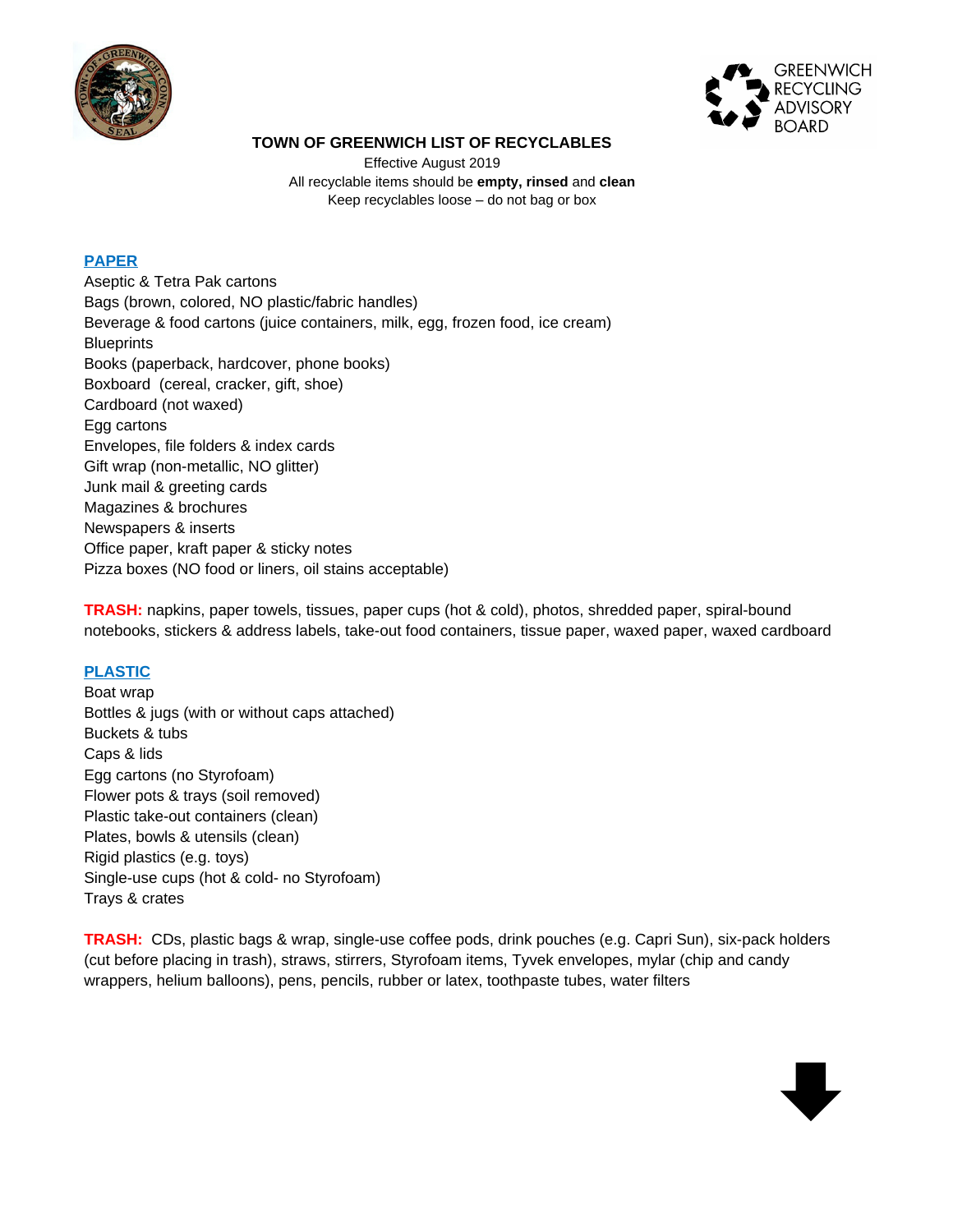### **METAL**

Aerosol cans (empty) Aluminum foil (NO foil tops from food containers, e.g. yogurt) Aluminum take-out containers (clean) Caps & lids, cans, pots & pans

**TRASH:** 3-ring binders, foil tops from food containers, needles (put in sealed and labeled container), razors, spiral-bound notebooks

W

### **GLASS**

Bottles Drinking glasses Jars

**TRASH:** broken glass, ceramics, eyeglasses, lightbulbs, Pyrex, mirrors, vases, window panes

#### **ITEMS NOT ACCEPTED FOR RECYCLING – PLACE IN TRASH**

Broken Glasses CDs **Ceramics** Contaminated items (food residue) Cups, paper (hot & cold) Diapers Drink pouches (e.g. Capri Sun) Eyeglasses Foil tops from food containers (e.g. yogurt) Mirrors Mylar (chip and candy wrappers, helium balloons) Needles & razors (put in sealed and labeled container) Paper towels, tissue & napkins Paper take-out food containers Pens & pencils Photographs Plastic bags and wrap Pyrex Rubber & latex Sanitary products Single-use coffee pod or disk (e.g. Keurig) Six-pack can holders (should be cut before placing in trash) Spiral-bound notebooks & 3-ring binders Stickers & address label sheets Straws & stirrers (plastic) Styrofoam – ALL, including cups, containers, trays & packing materials Tissue paper Toothpaste tubes Tyvek envelopes Vases VHS tapes Water filters Waxed paper/ waxed cardboard Window panes Wrappers, food & snack